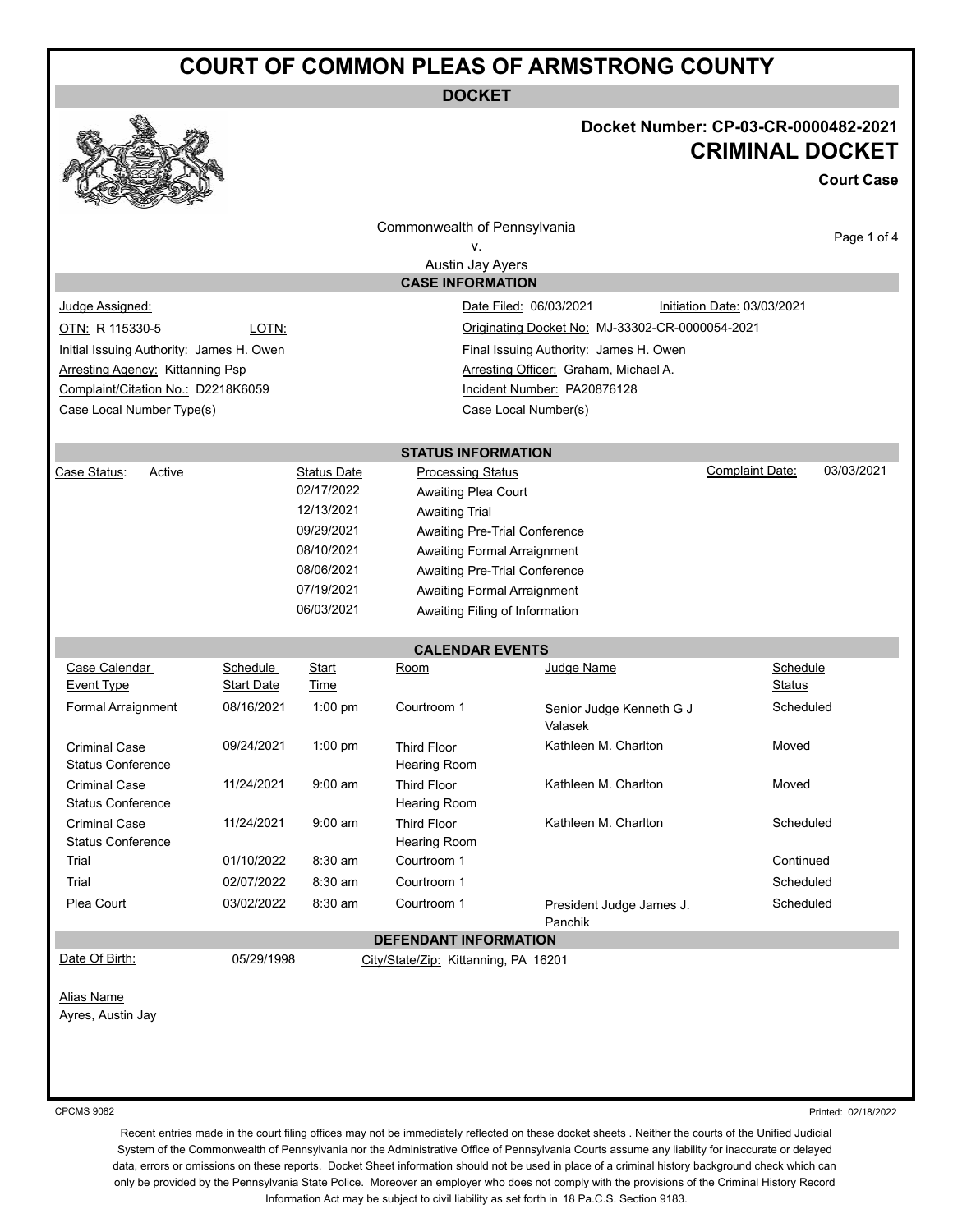| <b>COURT OF COMMON PLEAS OF ARMSTRONG COUNTY</b>               |                                 |                |                                |                   |                                         |                |                            |                                                                                     |
|----------------------------------------------------------------|---------------------------------|----------------|--------------------------------|-------------------|-----------------------------------------|----------------|----------------------------|-------------------------------------------------------------------------------------|
| <b>DOCKET</b>                                                  |                                 |                |                                |                   |                                         |                |                            |                                                                                     |
|                                                                |                                 |                |                                |                   |                                         |                |                            | Docket Number: CP-03-CR-0000482-2021<br><b>CRIMINAL DOCKET</b><br><b>Court Case</b> |
|                                                                |                                 |                |                                |                   |                                         |                |                            |                                                                                     |
|                                                                |                                 |                |                                |                   | Commonwealth of Pennsylvania            |                |                            | Page 2 of 4                                                                         |
|                                                                |                                 |                |                                |                   | ۷.<br>Austin Jay Ayers                  |                |                            |                                                                                     |
|                                                                |                                 |                |                                |                   | <b>CASE PARTICIPANTS</b>                |                |                            |                                                                                     |
| <b>Participant Type</b>                                        |                                 |                |                                | Name              |                                         |                |                            |                                                                                     |
| Defendant                                                      |                                 |                |                                | Ayers, Austin Jay |                                         |                |                            |                                                                                     |
|                                                                |                                 |                |                                |                   | <b>BAIL INFORMATION</b>                 |                |                            |                                                                                     |
| Ayers, Austin Jay                                              |                                 |                |                                |                   |                                         |                |                            | <b>Nebbia Status: None</b>                                                          |
| <b>Bail Action</b>                                             |                                 | Date           |                                | <b>Bail Type</b>  | Percentage                              | Amount         |                            |                                                                                     |
|                                                                |                                 |                |                                |                   |                                         |                | <b>Bail Posting Status</b> | <b>Posting Date</b>                                                                 |
|                                                                |                                 |                |                                |                   |                                         |                |                            |                                                                                     |
| Set                                                            |                                 |                | 03/03/2021                     | Unsecured         |                                         | \$10,000.00    |                            |                                                                                     |
|                                                                |                                 |                |                                |                   |                                         |                | Posted                     | 03/03/2021                                                                          |
|                                                                |                                 |                |                                |                   | <b>CHARGES</b>                          |                |                            |                                                                                     |
| Seq.                                                           | Orig Seq.                       | Grade          | Statute                        |                   | <b>Statute Description</b>              |                | Offense Dt.                | <b>OTN</b>                                                                          |
| 1                                                              | 1                               | F <sub>3</sub> | 18 § 3921 §§ A                 |                   | Theft By Unlaw Taking-Movable Prop      |                | 06/26/2020                 | R 115330-5                                                                          |
| 2                                                              | 2                               | F <sub>3</sub> | 18 § 3927 §§ A                 |                   | Theft By Fail To Make Req Disp Funds    |                | 06/26/2020                 | R 115330-5                                                                          |
| 3                                                              | 3                               | M <sub>2</sub> | 18 § 4912                      |                   | Impersonating A Public Servant          |                | 06/26/2020                 | R 115330-5                                                                          |
| 4                                                              | 4                               | M <sub>2</sub> | 18 § 4912                      |                   | Impersonating A Public Servant          |                | 06/26/2020                 | R 115330-5                                                                          |
| 5                                                              | 5                               | S              | 75 § 3714 §§ A                 |                   | <b>Careless Driving</b>                 |                | 06/26/2020                 | R 115330-5                                                                          |
| 6                                                              | 6                               | S              | 75 § 3736 §§ A                 |                   | <b>Reckless Driving</b>                 |                | 06/26/2020                 | R 115330-5                                                                          |
| $\overline{7}$                                                 | $\overline{7}$                  | S              | 75 § 4572 §§ C                 |                   | Improp Lights                           |                | 06/26/2020                 | R 115330-5                                                                          |
|                                                                |                                 |                |                                |                   | <b>DISPOSITION SENTENCING/PENALTIES</b> |                |                            |                                                                                     |
| Disposition                                                    |                                 |                |                                |                   |                                         |                |                            |                                                                                     |
| Case Event                                                     |                                 |                |                                |                   | <b>Disposition Date</b>                 |                | <b>Final Disposition</b>   |                                                                                     |
|                                                                | Sequence/Description            |                |                                |                   | <b>Offense Disposition</b>              |                | <u>Grade</u>               | Section                                                                             |
|                                                                | Sentencing Judge                |                |                                |                   | Sentence Date                           |                |                            | <b>Credit For Time Served</b>                                                       |
|                                                                | Sentence/Diversion Program Type |                |                                |                   | Incarceration/Diversionary Period       |                | <b>Start Date</b>          |                                                                                     |
| <b>Sentence Conditions</b>                                     |                                 |                |                                |                   |                                         |                |                            |                                                                                     |
| <b>Waived for Court (Lower Court)</b><br>Defendant Was Present |                                 |                |                                |                   |                                         |                |                            |                                                                                     |
|                                                                | Lower Court Disposition         |                |                                |                   | 06/02/2021                              |                | Not Final                  |                                                                                     |
| 1 / Theft By Unlaw Taking-Movable Prop                         |                                 |                | Waived for Court (Lower Court) |                   | F <sub>3</sub>                          | 18 § 3921 §§ A |                            |                                                                                     |
| 2 / Theft By Fail To Make Req Disp Funds                       |                                 |                | Waived for Court (Lower Court) |                   | F <sub>3</sub>                          | 18 § 3927 §§ A |                            |                                                                                     |
| 3 / Impersonating A Public Servant                             |                                 |                | Waived for Court (Lower Court) |                   | M <sub>2</sub>                          | 18 § 4912      |                            |                                                                                     |
| 4 / Impersonating A Public Servant                             |                                 |                |                                |                   | Waived for Court (Lower Court)          |                | M <sub>2</sub>             | 18 § 4912                                                                           |
|                                                                | 5 / Careless Driving            |                |                                |                   | Waived for Court (Lower Court)          |                | S                          | 75 § 3714 §§ A                                                                      |
|                                                                | 6 / Reckless Driving            |                |                                |                   | Waived for Court (Lower Court)          |                | S                          | 75 § 3736 §§ A                                                                      |

7 / Improp Lights Waived for Court (Lower Court) S 75 § 4572 §§ C

CPCMS 9082

Printed: 02/18/2022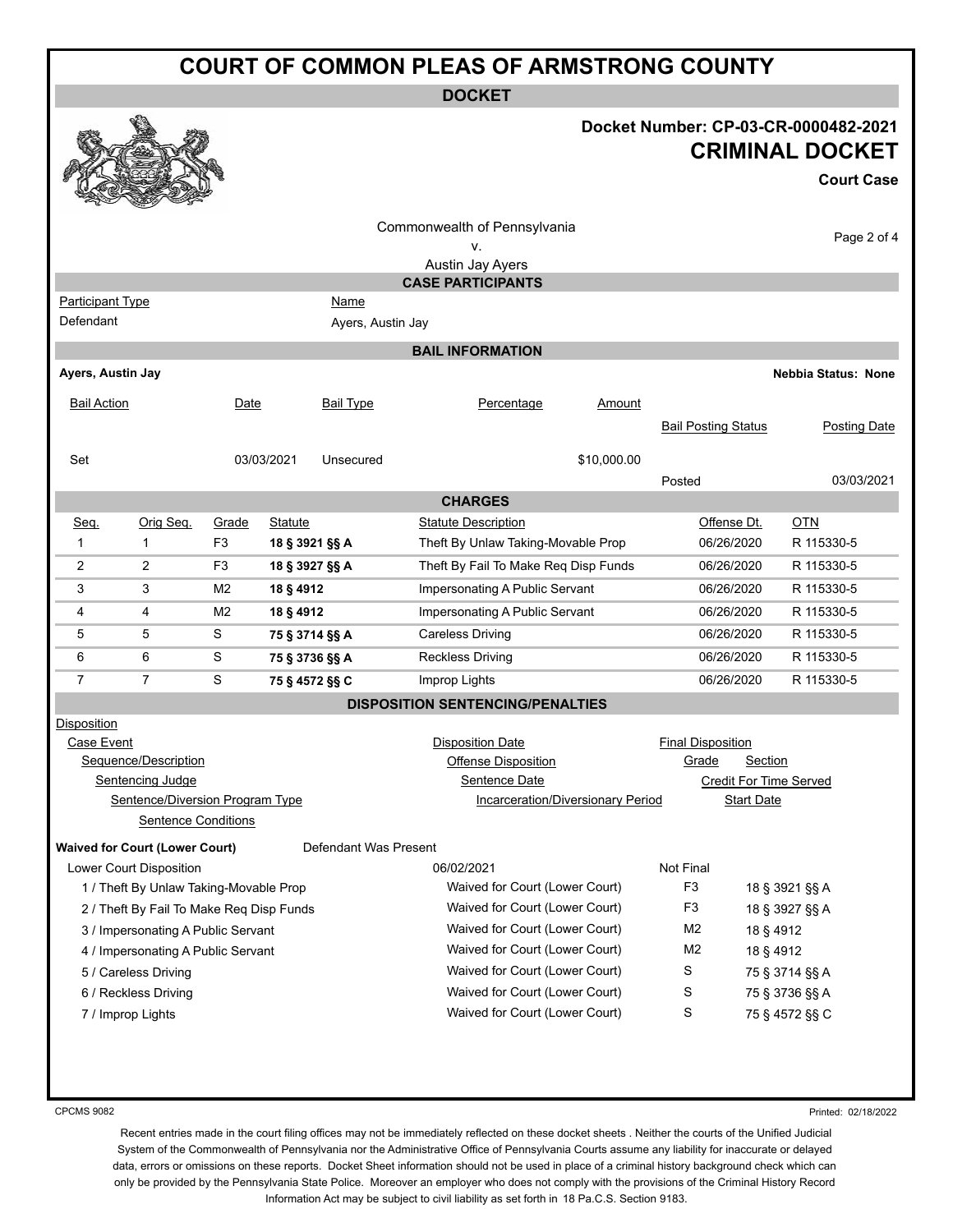## **COURT OF COMMON PLEAS OF ARMSTRONG COUNTY**

**DOCKET**

## **Docket Number: CP-03-CR-0000482-2021**

**CRIMINAL DOCKET Court Case** Commonwealth of Pennsylvania Page 3 of 4 v. Austin Jay Ayers **COMMONWEALTH INFORMATION ATTORNEY INFORMATION** Name: Armstrong County District Attorney's Name: Sean Thomas Logue **Office** Private Prosecutor Supreme Court No: 208221 Supreme Court No: Rep. Status: Active Phone Number(s): Phone Number(s): 724-548-3240 (Phone) 412-389-0805 (Phone) Address: 844-748-8984 (Office) Armstrong County Courthouse, 3rd Floor Address: Room 323 Sean Logue Pllc Market Street 27 W Main St Kittanning, PA 16201 Carnegie, PA 15106-2427 Representing: Ayers, Austin Jay **ENTRIES** Sequence Number CP Filed Date Document Date Date Filed By 1 03/03/2021 **1** 03/03/2021 **Ayers, Austin Jay** Bail Posted - Ayers, Austin Jay 2 03/03/2021 Owen, James H. Bail Set - Ayers, Austin Jay \_ \_\_ \_\_ \_\_ \_\_  $\frac{1}{2} \left( \frac{1}{2} \right) \left( \frac{1}{2} \right) \left( \frac{1}{2} \right) \left( \frac{1}{2} \right) \left( \frac{1}{2} \right) \left( \frac{1}{2} \right) \left( \frac{1}{2} \right) \left( \frac{1}{2} \right) \left( \frac{1}{2} \right) \left( \frac{1}{2} \right) \left( \frac{1}{2} \right) \left( \frac{1}{2} \right) \left( \frac{1}{2} \right) \left( \frac{1}{2} \right) \left( \frac{1}{2} \right) \left( \frac{1}{2} \right) \left( \frac$ 1 06/03/2021 Court of Common Pleas - Armstrong County Criminal Complaint, Affidavit of Probable Cause, Waiver of Preliminary Hearing and Docket Transcript 1 07/21/2021 Court of Common Pleas - Armstrong **County** Notice of Formal Arraignment filed.  $\frac{1}{2} \left( \frac{1}{2} \right) \frac{1}{2} \left( \frac{1}{2} \right) \frac{1}{2} \left( \frac{1}{2} \right) \frac{1}{2} \left( \frac{1}{2} \right) \frac{1}{2} \left( \frac{1}{2} \right) \frac{1}{2} \left( \frac{1}{2} \right) \frac{1}{2} \left( \frac{1}{2} \right) \frac{1}{2} \left( \frac{1}{2} \right) \frac{1}{2} \left( \frac{1}{2} \right) \frac{1}{2} \left( \frac{1}{2} \right) \frac{1}{2} \left( \frac{1}{2} \right)$ 1 08/06/2021 Logue, Sean Thomas Waiver of Appearance at Formal Arraignment filed. 1 08/10/2021 Armstrong County District Attorney's **Office** Information Filed 1 08/16/2021 Logue, Sean Thomas Notice of Appearance by Counsel filed.

CPCMS 9082

Printed: 02/18/2022